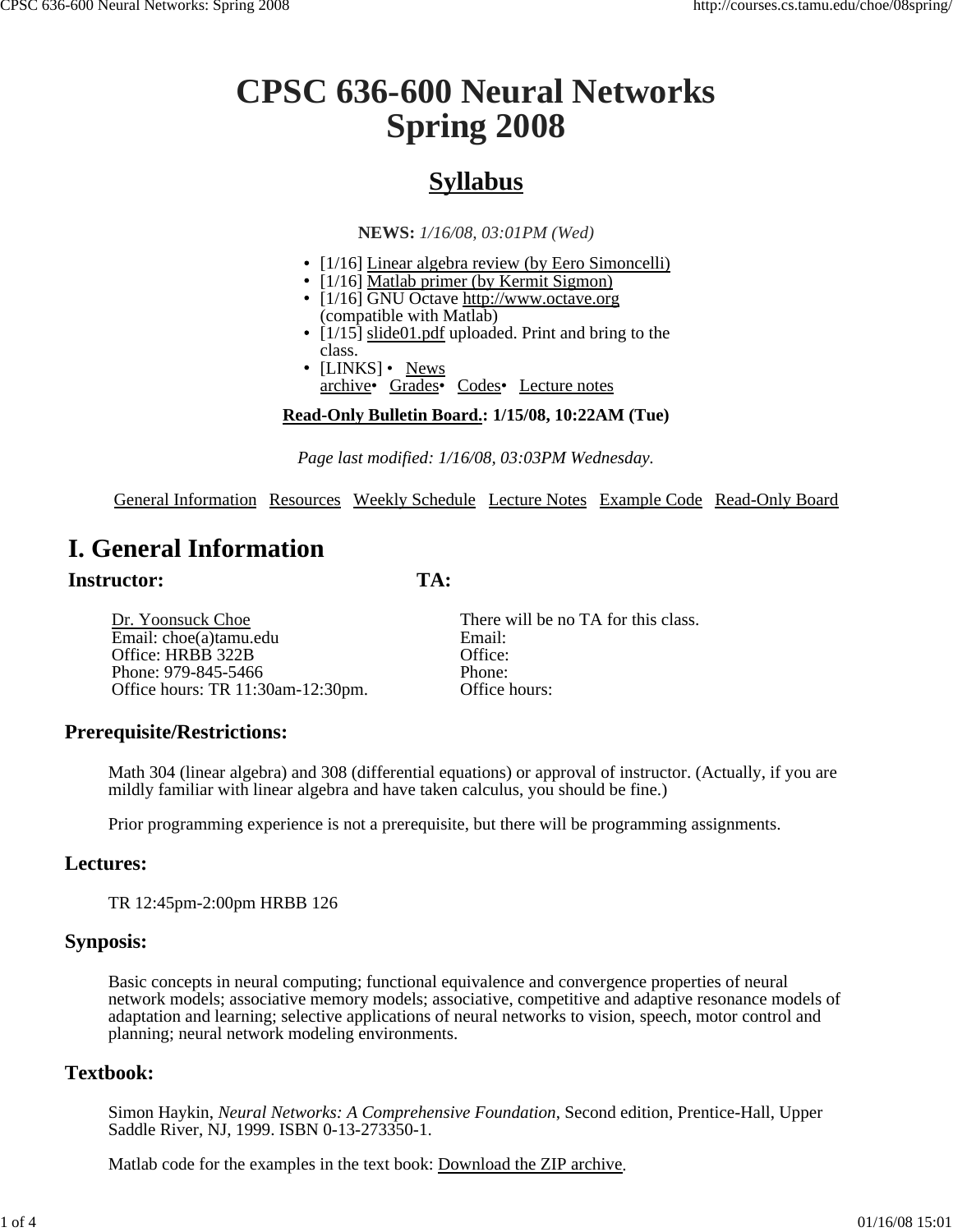Other books: see slide01.pdf.

### **Computer Accounts and Usage:**

1. Computer accounts: if you do not have a unix account, ask for one on the CS web page.

#### **Topics to be covered:**

See the Weekly Schedule section for more details.

#### **Grading:**

- 1. Exams: 40% (midterm: 20%, final: 20%)
- 2. Assignments: 60% (5 written+programming assignments, 12% each)

Grading will be on the absolute scale. The cutoff for an 'A' will be 90% of total score, 80% for a 'B', 70% for a 'C', 60% for a 'D', and below 60% for an 'F'.

If you are absent without any prior notification to the instructor, your class participation score will be set to 0% at the very first occurrence, except for unforseen emergencies.

#### **Academic Integrity Statement:**

AGGIE HONOR CODE: An Aggie does not lie, cheat, or steal or tolerate those who do.

Upon accepting admission to Texas A&M University, a student immediately assumes a commitment to uphold the Honor Code, to accept responsibility for learning, and to follow the philosophy and rules of the Honor System. Students will be required to state their commitment on examinations, research papers, and other academic work. Ignorance of the rules does not exclude any member of the TAMU community from the requirements or the processes of the Honor System.

For additional information please visit: http://www.tamu.edu/aggiehonor/

Local Course Policy:

- All work should be done **individually** and **on your own** unless otherwise allowed by the instructor.
- Discussion is only allowed immediately before, during, or immediately after the class, or during the instructor's office hours.
- If you find solutions to homeworks or programming assignments on the web (or in a book, etc.), you may (or may not) use it. Please check with the instructor.

#### **Students with Disabilities:**

The Americans with Disabilities Act (ADA) is a federal anti-discrimination statute that provides comprehensive civil rights protection for persons with disabilities. Among other things, this legislation requires that all students with disabilities be guaranteed a learning environment that provides for reasonable accommodation of their disabilities. If you believe you have a disability requiring an accommodation, please contact the Department of Student Life, Services for Students with Disabilities, in Cain Hall or call 845-1637.

# **II. Resources**

- 1. Linear algebra review (by Eero Simoncelli)
- 2. Matlab primer (by Kermit Sigmon)
- 3. GNU Octave http://www.octave.org (compatible with Matlab)
- 4. My general resources page
- 5. 625/689 Reading List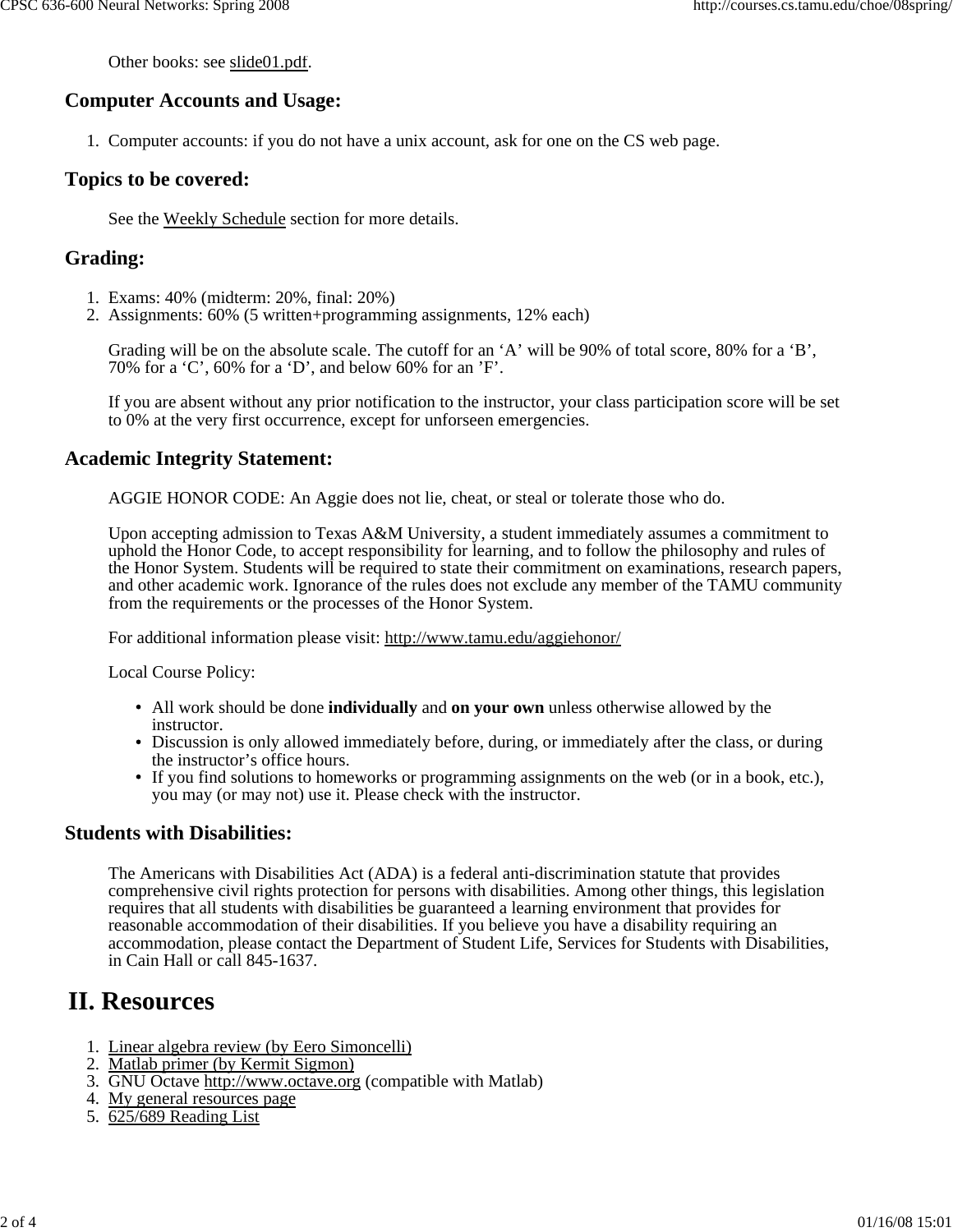# **III. Weekly Schedule and Class Notes**

- **Lecture notes (in PDF format)**: all notes will be uploaded in this directory.
- It is **your responsibility** to download, print, and bring the notes to the class. Notes will be available 24 hours before each class.
- See the **2008 TAMU Calendar** for breaks, etc.
- When reading the chapters, you do not have to memorize everything.
- More detail will be available as we go along.

| <b>Week Date</b> |      | <b>Topic</b>                         | <b>Reading</b> | <b>Assignments</b> | <b>Notices and Dues</b> | <b>Notes</b> |
|------------------|------|--------------------------------------|----------------|--------------------|-------------------------|--------------|
| 1                | 1/15 | Introduction                         | Chap 1         |                    |                         | slide01.pdf  |
| $\mathbf{1}$     | 1/17 | Introduction                         | Chap 1         |                    |                         | slide01.pdf  |
| 2                | 1/22 | Learning process                     | Chap 2         |                    |                         |              |
| 2                | 1/24 | Learning process                     | Chap 2         |                    |                         |              |
| 3                | 1/29 | Learning process                     | Chap 2         |                    |                         |              |
| 3                | 1/31 | Single-layer perceptrons             | Chap 3         |                    |                         |              |
| 4                | 2/5  | Single-layer perceptrons             | Chap 3         |                    |                         |              |
| 4                | 2/7  | Multi-layer perceptrions             | Chap 4         |                    |                         |              |
| 5                | 2/12 | Multi-layer perceptrions             | Chap 4         |                    |                         |              |
| 5                | 2/14 | Multi-layer perceptrions             | Chap 4         |                    |                         |              |
| 6                | 2/19 | Radial-basis functions               | Chap 5         |                    |                         |              |
| 6                | 2/21 | Radial-basis functions               | Chap 5         |                    |                         |              |
| 7                | 2/26 | Committee machines                   | Chap 7         |                    |                         |              |
| 7                | 2/28 | Midterm exam                         |                |                    |                         |              |
| 8                | 3/4  | No class (trip)                      |                | Make-up TBA        |                         |              |
| 8                | 3/7  | Special topic                        |                |                    |                         |              |
| 9                | 3/11 | <b>Spring Break</b>                  | No class       |                    |                         |              |
| 9                | 3/14 | <b>Spring Break</b>                  | No class       |                    |                         |              |
| 10               | 3/18 | Support-vector machines              | Chap 6         |                    |                         |              |
| 10               | 3/21 | Support-vector machines              | Chap 6         |                    |                         |              |
| 11               | 3/25 | Principal component analysis         | Chap 8         |                    |                         |              |
| 11               | 3/28 | Principal component analysis Chap 8  |                |                    |                         |              |
| 12               | 4/1  | Self-organizing maps                 | Chap 9         |                    | Q-drop $4/1$            |              |
| 12               | 4/4  | Self-organizing maps                 | Chap 9         |                    |                         |              |
| 13               | 4/8  | Information-theoretic models         | Chap 10        |                    |                         |              |
| 13               | 4/11 | <b>Early final exam</b>              |                |                    |                         |              |
| 14               | 4/15 | Information-theoretic models Chap 10 |                |                    |                         |              |
| 14               | 4/18 | Information-theoretic models Chap 10 |                |                    |                         |              |
| 15               | 4/22 | Neurodynamic programming Chap 12     |                |                    |                         |              |